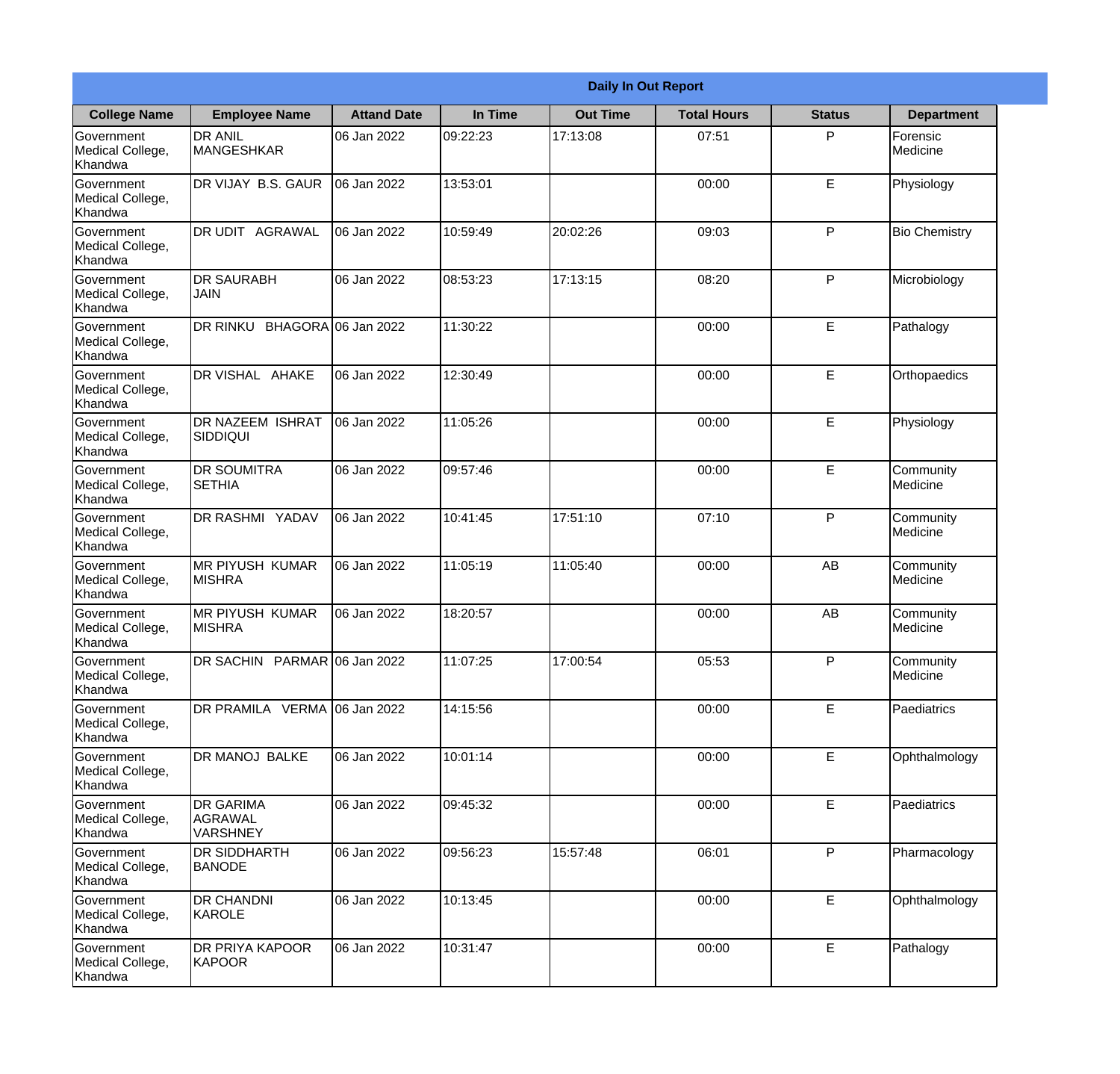| <b>Designation</b>                  | <b>Category</b>     |
|-------------------------------------|---------------------|
| <b>Assistant Professor</b>          | Para Clinical       |
| Associate Professor Non Clinical    |                     |
| Associate Professor Non Clinical    |                     |
| Associate Professor   Para Clinical |                     |
| <b>Assistant Professor</b>          | Para Clinical       |
| <b>Assistant Professor</b>          | <b>Clinical</b>     |
| Professor                           | <b>Non Clinical</b> |
| <b>Assistant Professor</b>          | Para Clinical       |
| <b>Assistant Professor</b>          | Para Clinical       |
| Statistician                        | Para Clinical       |
| Statistician                        | Para Clinical       |
| Assistant Professor   Para Clinical |                     |
| Professor                           | Clinical            |
| Assistant Professor   Clinical      |                     |
| Associate Professor Clinical        |                     |
| Associate Professor   Para Clinical |                     |
| <b>Assistant Professor</b>          | <b>Clinical</b>     |
| Demonstrator/Tutor   Para Clinical  |                     |

## **Daily In Out Report**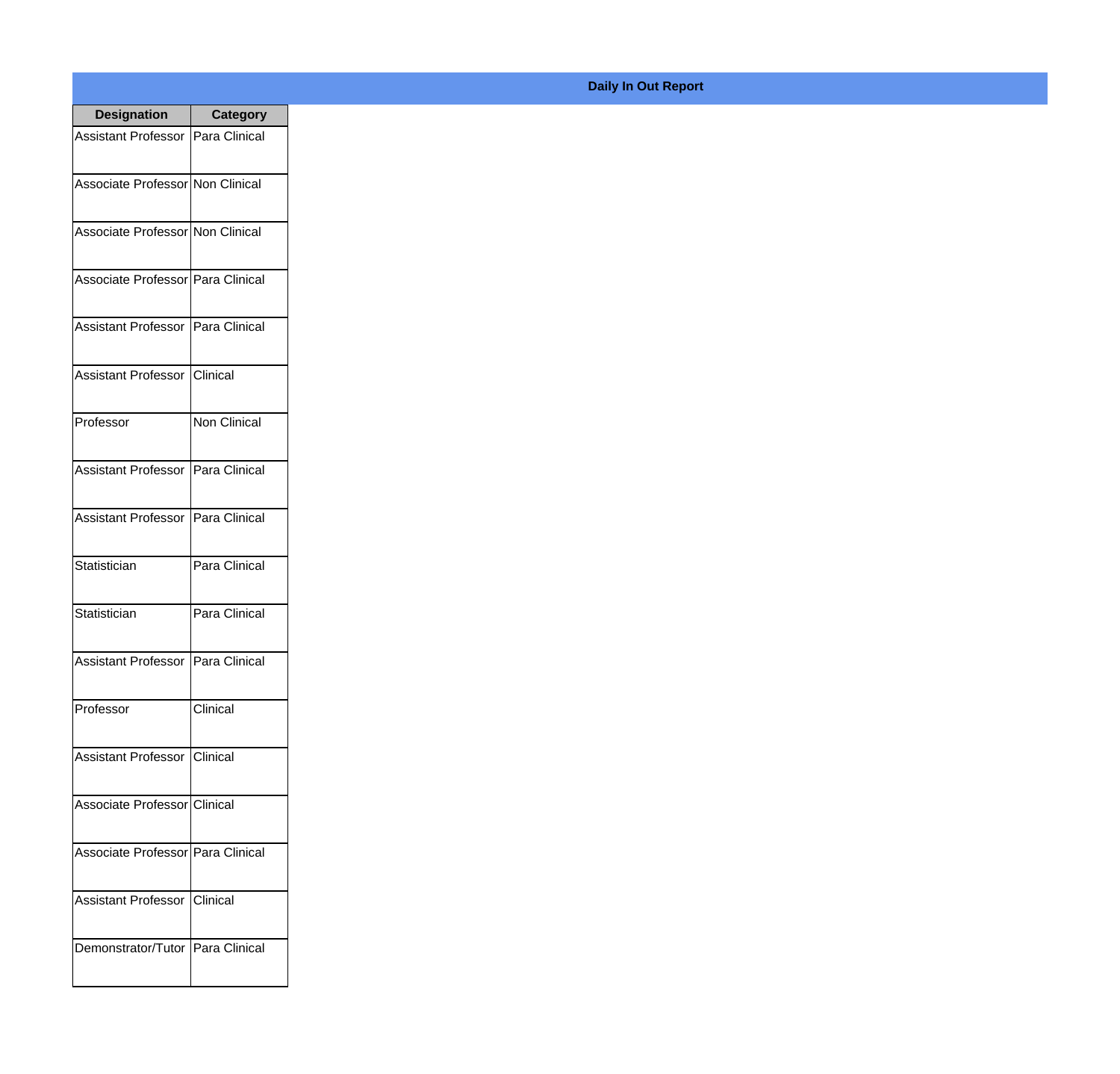| <b>Daily In Out Report</b>                       |                                                |             |          |          |       |    |                             |
|--------------------------------------------------|------------------------------------------------|-------------|----------|----------|-------|----|-----------------------------|
| Government<br>Medical College,<br>Khandwa        | <b>DR SAPNA</b><br><b>MAHESHRAM</b>            | 06 Jan 2022 | 10:52:51 |          | 00:00 | E  | Community<br>Medicine       |
| Government<br>Medical College,<br>Khandwa        | <b>DR NISHA</b><br>KAITHWAS                    | 06 Jan 2022 | 10:30:08 | 17:12:55 | 06:42 | P  | Psychiatry                  |
| <b>Government</b><br>Medical College,<br>Khandwa | DR SHAIKH M.KHALIQ 06 Jan 2022                 |             | 11:58:55 |          | 00:00 | E  | <b>Bio Chemistry</b>        |
| Government<br>Medical College,<br>Khandwa        | <b>DR RAJU</b>                                 | 06 Jan 2022 | 08:22:44 |          | 00:00 | E  | Forensic<br>Medicine        |
| Government<br>Medical College,<br>Khandwa        | <b>DR ARUN KUMAR</b><br>PARGI                  | 06 Jan 2022 | 12:30:39 |          | 00:00 | E  | <b>General Surgery</b>      |
| Government<br>Medical College,<br>Khandwa        | <b>DR ASHOK</b><br><b>BHAUSAHEB NAJAN</b>      | 06 Jan 2022 | 17:13:02 |          | 00:00 | E  | Forensic<br>Medicine        |
| Government<br>Medical College,<br>Khandwa        | <b>DR NITESHKUMAR</b><br>KISHORILAL<br>RATHORE | 06 Jan 2022 | 10:12:39 |          | 00:00 | E  | Pharmacology                |
| Government<br>Medical College,<br>Khandwa        | <b>DR PRIYESH</b><br>MARSKOLE                  | 06 Jan 2022 | 10:37:34 | 18:15:39 | 07:38 | P  | Community<br>Medicine       |
| Government<br>Medical College,<br>Khandwa        | <b>DR SANGEETA</b><br><b>CHINCHOLE</b>         | 06 Jan 2022 | 10:32:45 |          | 00:00 | E  | Physiology                  |
| Government<br>Medical College,<br>Khandwa        | DR SUNIL BAJOLIYA                              | 06 Jan 2022 | 10:25:13 |          | 00:00 | E  | OTO-Rhiono-<br>Laryngology  |
| <b>Government</b><br>Medical College,<br>Khandwa | <b>IDR NISHA MANDLOI</b><br><b>PANWAR</b>      | 06 Jan 2022 | 09:03:24 | 16:50:08 | 07:47 | P  | Obstetrics &<br>Gynaecology |
| Government<br>Medical College,<br>Khandwa        | <b>DR MUKTESHWARI</b><br><b>GUPTA</b>          | 06 Jan 2022 | 11:12:35 | 16:46:31 | 05:34 | P  | Pharmacology                |
| Government<br>Medical College,<br>Khandwa        | <b>DR PURTI AGARWAL</b><br><b>SAINI</b>        | 06 Jan 2022 | 10:28:40 | 16:33:11 | 06:05 | P  | Pathalogy                   |
| Government<br>Medical College,<br>Khandwa        | DR YASHPAL RAY                                 | 06 Jan 2022 | 11:40:26 |          | 00:00 | E. | Anatomy                     |
| Government<br>Medical College,<br>Khandwa        | RENU WAGHMARE                                  | 06 Jan 2022 | 10:48:50 | 17:32:08 | 06:44 | P  | Community<br>Medicine       |